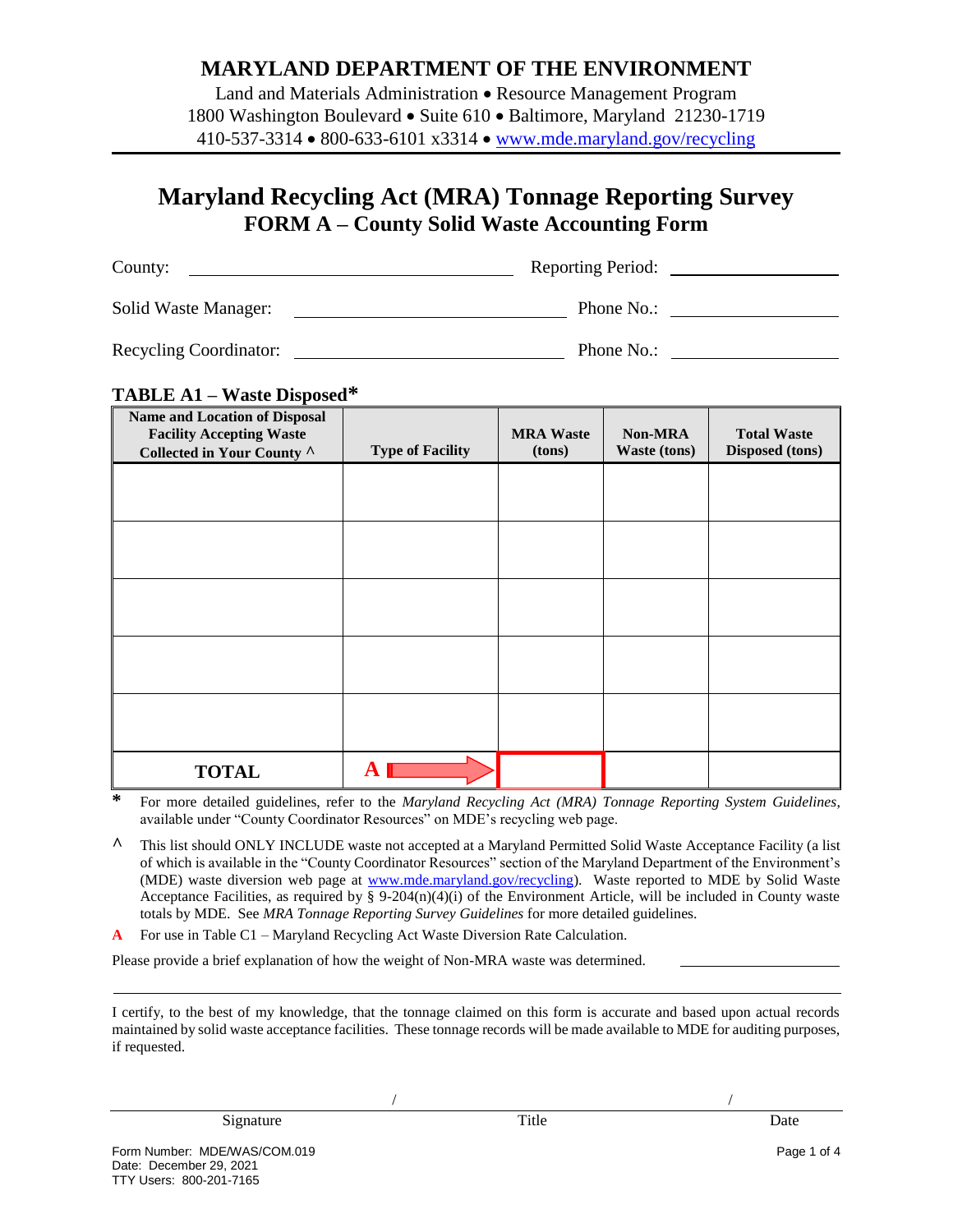# **FORM B – County Recycling Accounting Form**

### **TABLE B1 – MRA Materials Recycled\***

| <b>CATEGORY</b>                                               | <b>Example 2020 Contract of the contract of the contract of the contract of the contract of the contract of the c</b><br><b>MRA RECYCLABLES</b> | <b>RESIDENTIAL</b><br>(Tons) | <b>COMMERCIAL</b><br>(Tons) | <b>TOTAL</b> (Tons) |  |
|---------------------------------------------------------------|-------------------------------------------------------------------------------------------------------------------------------------------------|------------------------------|-----------------------------|---------------------|--|
| <b>COMMINGLED CONTAINERS</b> Commingled Containers            |                                                                                                                                                 |                              |                             |                     |  |
| <b>COMPOST/MULCH (Yard)</b>                                   | <b>Brush and Branches</b>                                                                                                                       |                              |                             |                     |  |
| Landscaping material only.                                    | Grass                                                                                                                                           |                              |                             |                     |  |
| Landclearing materials included<br>in Table B2 <sup>1</sup> . | Leaves                                                                                                                                          |                              |                             |                     |  |
|                                                               | Mixed Yard Waste                                                                                                                                |                              |                             |                     |  |
| <b>COMPOST/MULCH (Other)</b>                                  | Food Waste                                                                                                                                      |                              |                             |                     |  |
|                                                               | MSW Compost <sup>2</sup>                                                                                                                        |                              |                             |                     |  |
|                                                               | Wood Materials <sup>3</sup>                                                                                                                     |                              |                             |                     |  |
|                                                               | Other $9:$                                                                                                                                      |                              |                             |                     |  |
| <b>GLASS</b>                                                  | <b>Brown Glass</b>                                                                                                                              |                              |                             |                     |  |
|                                                               | <b>Clear Glass</b>                                                                                                                              |                              |                             |                     |  |
|                                                               | Green Glass                                                                                                                                     |                              |                             |                     |  |
|                                                               | <b>Mixed Glass</b>                                                                                                                              |                              |                             |                     |  |
|                                                               | Other <sup>9</sup> :                                                                                                                            |                              |                             |                     |  |
| <b>METALS</b>                                                 | Aluminum Cans                                                                                                                                   |                              |                             |                     |  |
|                                                               | <b>Back-End Scrap</b>                                                                                                                           |                              |                             |                     |  |
|                                                               | Lead Acid Batteries                                                                                                                             |                              |                             |                     |  |
|                                                               | Mixed Cans (Al, Sn, Steel)                                                                                                                      |                              |                             |                     |  |
|                                                               | Tin (Sn)/Steel Cans                                                                                                                             |                              |                             |                     |  |
|                                                               | White Goods                                                                                                                                     |                              |                             |                     |  |
|                                                               | Other <sup>9</sup> :                                                                                                                            |                              |                             |                     |  |
| <b>PAPER</b>                                                  | Magazines                                                                                                                                       |                              |                             |                     |  |
|                                                               | Mixed Paper                                                                                                                                     |                              |                             |                     |  |
|                                                               | Newspaper                                                                                                                                       |                              |                             |                     |  |
|                                                               | Office/Computer Paper                                                                                                                           |                              |                             |                     |  |
|                                                               | Old Corrugated Cardboard                                                                                                                        |                              |                             |                     |  |
|                                                               |                                                                                                                                                 |                              |                             |                     |  |
| <b>PLASTIC</b>                                                | Mixed Plastic                                                                                                                                   |                              |                             |                     |  |
|                                                               | Plastic Code #                                                                                                                                  |                              |                             |                     |  |
|                                                               | Plastic Code #                                                                                                                                  |                              |                             |                     |  |
|                                                               | Other <sup>9</sup> : $\frac{1}{2}$                                                                                                              |                              |                             |                     |  |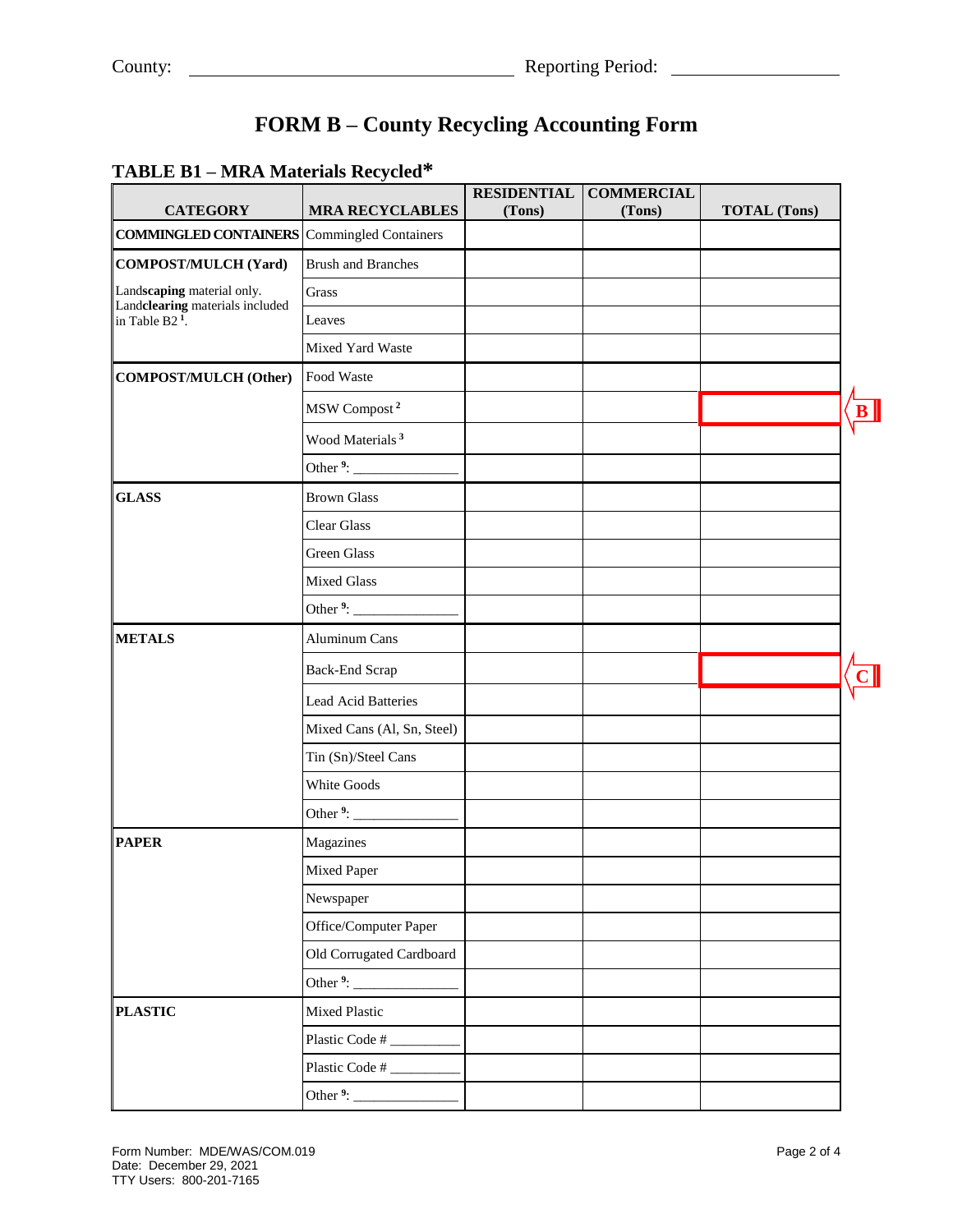| <b>CATEGORY</b>                                                                                                                                             | <b>MRA RECYCLABLES</b>                                                                                                                                                                                                                                                                                                                                                      | <b>RESIDENTIAL</b><br>(Tons)                                   | <b>COMMERCIAL</b><br>(Tons) | <b>TOTAL</b> (Tons) |  |
|-------------------------------------------------------------------------------------------------------------------------------------------------------------|-----------------------------------------------------------------------------------------------------------------------------------------------------------------------------------------------------------------------------------------------------------------------------------------------------------------------------------------------------------------------------|----------------------------------------------------------------|-----------------------------|---------------------|--|
| <b>OTHER MATERIALS</b>                                                                                                                                      | Animal Protein/Solid Fat <sup>4</sup>                                                                                                                                                                                                                                                                                                                                       |                                                                |                             |                     |  |
|                                                                                                                                                             | Electronics                                                                                                                                                                                                                                                                                                                                                                 |                                                                |                             |                     |  |
|                                                                                                                                                             | MSW-to-Energy Ash                                                                                                                                                                                                                                                                                                                                                           |                                                                |                             |                     |  |
|                                                                                                                                                             | Pallets <sup>5</sup>                                                                                                                                                                                                                                                                                                                                                        |                                                                |                             |                     |  |
|                                                                                                                                                             | Textiles                                                                                                                                                                                                                                                                                                                                                                    |                                                                |                             |                     |  |
|                                                                                                                                                             | Tires <sup>6</sup> (Recycled)                                                                                                                                                                                                                                                                                                                                               |                                                                |                             |                     |  |
|                                                                                                                                                             | Tires <sup>7</sup> (Retread)                                                                                                                                                                                                                                                                                                                                                |                                                                |                             |                     |  |
|                                                                                                                                                             | Tires <sup>8</sup> (Cement Kiln $12\%$ )                                                                                                                                                                                                                                                                                                                                    |                                                                |                             |                     |  |
|                                                                                                                                                             | Other <sup>9</sup> :                                                                                                                                                                                                                                                                                                                                                        |                                                                |                             |                     |  |
| $\blacktriangleright$ Table B1b Total (Tons)                                                                                                                |                                                                                                                                                                                                                                                                                                                                                                             |                                                                |                             |                     |  |
| <b>TOTAL MRA (TONS)</b><br>$\sim$ $\sim$<br>the contract of the contract of the contract of the contract of the contract of the contract of the contract of | $\mathcal{L}$ $\mathcal{L}$ $\mathcal{L}$ $\mathcal{L}$ $\mathcal{L}$ $\mathcal{L}$ $\mathcal{L}$ $\mathcal{L}$ $\mathcal{L}$ $\mathcal{L}$ $\mathcal{L}$ $\mathcal{L}$ $\mathcal{L}$ $\mathcal{L}$ $\mathcal{L}$ $\mathcal{L}$ $\mathcal{L}$ $\mathcal{L}$ $\mathcal{L}$ $\mathcal{L}$ $\mathcal{L}$ $\mathcal{L}$ $\mathcal{L}$ $\mathcal{L}$ $\mathcal{$<br>$\mathbf{r}$ | $\sim$ $\cdot$ $\cdot$ $\sim$<br>$\mathbf{a}$ and $\mathbf{a}$ | (0.12.1)                    | $1111$ $1140$ $121$ |  |

**\*** For more detailed guidelines, refer to the *MRA Tonnage Reporting System Guidelines* (Guidelines), available under "County Coordinator Resources" on MDE's recycling web page.

**1** Grass, leaves, brush and branches, and mixed yard waste generated from land**scaping** operations. See Table B2 for land**clearing** information.

**2** Report only that portion that is marketed. See Guidelines for further information.

**3** Includes recycling of wood products (*e.g.*, pallets, crates, barrels, wood furniture, canes, crutches, etc.). Materials must be mulched or composted ONLY. Otherwise, include in "Other Materials" category.

**4** In order for a material to be classified as an animal protein/solid fat, the material must pass the Paint Filter Liquids Test. See Guidelines for further information.

**5** Refurbished pallets ONLY. List mulched or composted pallets in "Wood Materials" – "Compost/Mulch (Other)" category.

**6** Tires that are recycled into new products containing rubber (*e.g.*, trashcans, storage containers, rubberized asphalt, etc.), and use of whole tires for playground and reef construction.

**7** Retread or recapped tires.

**8** Tires-to-cement kilns. Enter 12% of the total weight of tires used at cement kilns.

**9** List the MRA recyclable material. Use Table B1b – Other MRA Recyclables for additional space.

**B, C, D, E** For use in Table C1

### **TABLE B1b – Other MRA Recyclables\***

| <b>CATEGORY / MRA RECYCLABLES</b> | <b>RESIDENTIAL</b><br>(Tons) | <b>COMMERCIAL</b><br>(Tons) | <b>TOTAL</b> (Tons) |
|-----------------------------------|------------------------------|-----------------------------|---------------------|
|                                   |                              |                             |                     |
|                                   |                              |                             |                     |
|                                   |                              |                             |                     |
|                                   |                              |                             |                     |
|                                   |                              |                             |                     |
|                                   |                              |                             |                     |
|                                   |                              |                             |                     |
|                                   |                              |                             |                     |
| <b>TABLE B1b TOTAL (TONS)</b>     |                              |                             |                     |

**\*** For more detailed guidelines, refer to the *Maryland Recycling Act Tonnage Reporting System Guidelines*, available under "County Coordinator Resources" on MDE's recycling web page.